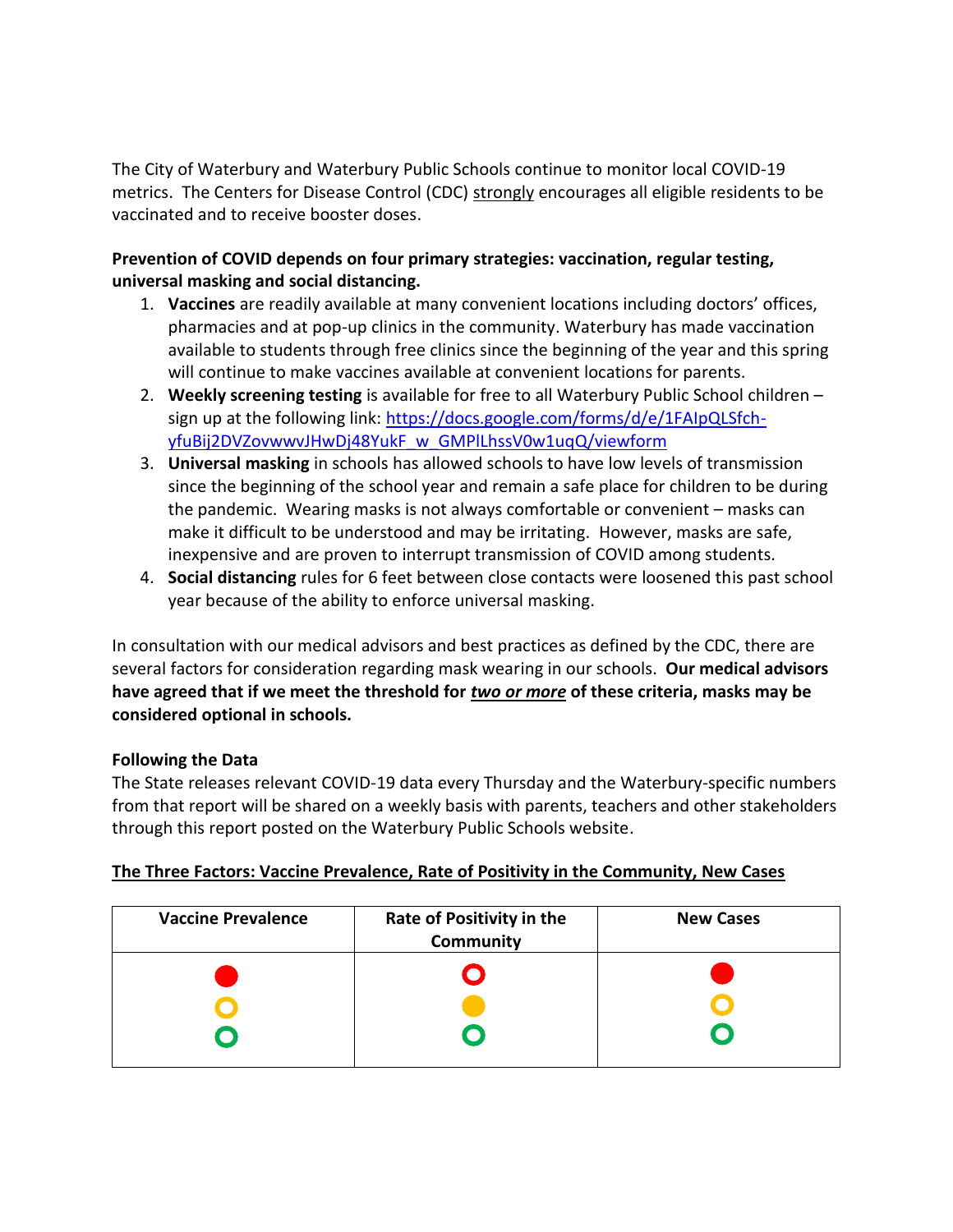V**accine prevalence**. It is recommended that 80% vaccination rate among children in schools would allow masks to come off for children without special health care needs.

| One J&J Vaccine dose or two mRNA doses of       |           |                                                   |       | 60.81%          |             |                                                  |              |       |  |  |  |
|-------------------------------------------------|-----------|---------------------------------------------------|-------|-----------------|-------------|--------------------------------------------------|--------------|-------|--|--|--|
| COVID vaccine among children 5-18               |           |                                                   |       |                 |             |                                                  |              |       |  |  |  |
| Up to Date with Vaccination = One $J\&J$ or two |           |                                                   |       | 20.91%          |             |                                                  |              |       |  |  |  |
| mRNA doses + a Booster dose among               |           |                                                   |       |                 |             |                                                  |              |       |  |  |  |
| children 5-18                                   |           |                                                   |       |                 |             |                                                  |              |       |  |  |  |
| <b>Vaccine rates by Age Group</b>               |           |                                                   |       |                 |             |                                                  |              |       |  |  |  |
|                                                 | Age       | % Initiated<br>$%$ Two<br>Vaccine<br><b>Doses</b> |       | % Up to<br>Date |             | Schoolchildren<br>Schoolchildren<br>% Up To Date | Total        | Total |  |  |  |
|                                                 |           |                                                   |       |                 | % Two Doses |                                                  | Two          | Up to |  |  |  |
|                                                 |           |                                                   |       |                 |             |                                                  | <b>Doses</b> | Date  |  |  |  |
|                                                 | $5 - 11$  | 22.16                                             | 14.06 | 0.05            | 31.9        | 2.9                                              |              |       |  |  |  |
|                                                 | $12 - 17$ | 62.75                                             | 53.52 | 6.39            |             |                                                  | 60.81        | 20.91 |  |  |  |
|                                                 | 18-24     | 65.63                                             | 54.76 | 11.74           |             |                                                  |              |       |  |  |  |
|                                                 | 25-44     | 75.65                                             | 65.22 | 14.88           |             |                                                  |              |       |  |  |  |
|                                                 | 45-64     | 85.02                                             | 77.79 | 32.86           |             |                                                  |              |       |  |  |  |
|                                                 | $65+$     | 96.59                                             | 88.96 | 51.69           |             |                                                  |              |       |  |  |  |

60.81% of eligible residents in Waterbury have received two doses of the vaccine. Only 20.91% are up to date with their COVID vaccination, meaning they have received all doses of the vaccine and boosters.

31.9% of children 5-17 eligible for the vaccine have received two doses and only 2.7% of children eligible for boosters have received them.

This factor **has NOT been met** to permit a mask optional condition.

**Current rate of positivity in the community**. Connecticut posts the positivity rate each Thursday evening. It is recommended that a 10% positivity rate is a threshold for concern. The chart below illustrates the current positivity rate and historical data. While we are getting close to meeting the 10% positivity rate threshold, we are still above it.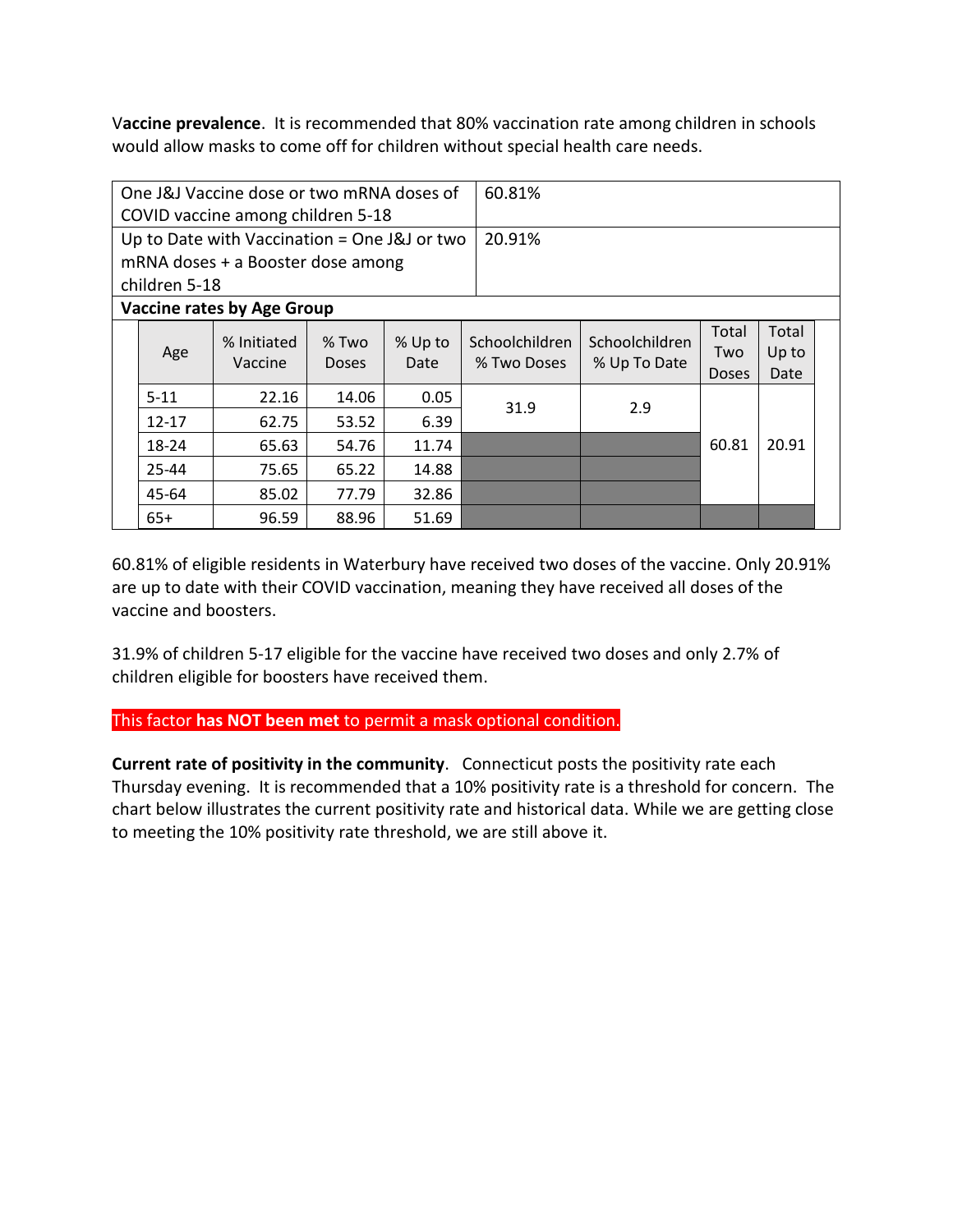

### This factor has NOT YET been met to meet the mask optional option but is getting close.

**New cases per 100,000 population**. Waterbury is at **47.4 cases per 100,000 population**. The target rate for cases per 100,000 people has been set at 15 for our community.



### This factor **has NOT been** met to permit a mask optional condition.

### **Data Analysis Outcome:**

**Having met none of the three factors of consideration, masks are required to be worn.** 

The State releases relevant COVID-19 data every Thursday evening and that data will be shared with the community on the Waterbury Public Schools website through this weekly report.